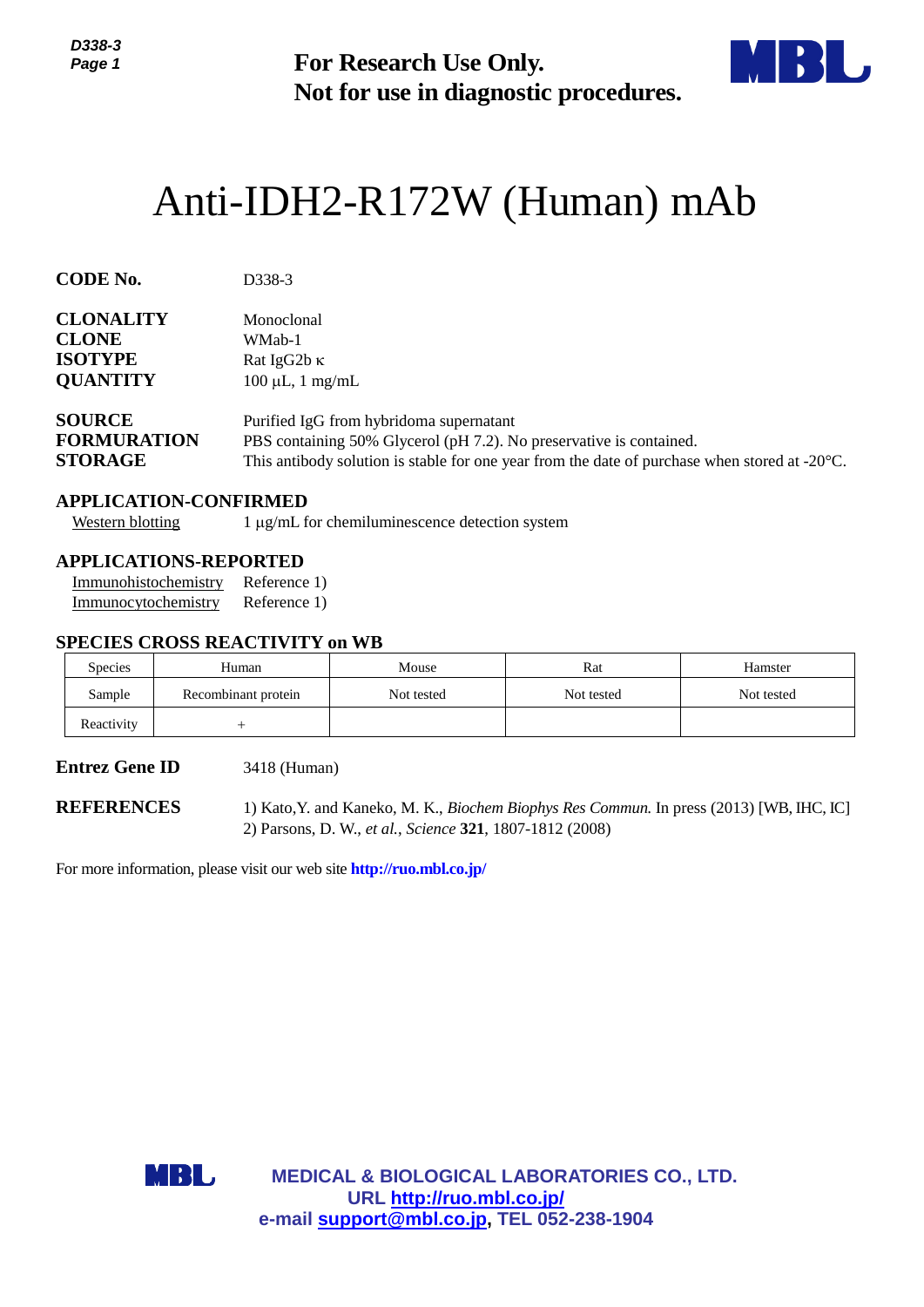*D338-3 Page 2*

# **RELATED PRODUCTS**

- D338-3 Anti-IDH2-R172W (Human) mAb (WMab-1)
- *2* D311-3 Anti-IDH2 mAb (RMab-22)
- D330-3 Anti-IDH2 mAb (KrMab-3)
- D328-3 [Anti-IDH2-R172K](http://ruo.mbl.co.jp/dtl/A/D328-3/) (Human) mAb (KMab-1)
- D337-3 Anti-IDH2-R172M (Human) mAb (MMab-1)
- D336-3 Anti-IDH1 (Human) mAb (RcMab-1)
- D309-3 Anti-IDH1 mAb (RMab-3)
- D299-3 Anti-IDH1-R132H (Human) mAb (HMab-1)
- D300-3 Anti-IDH1-R132S (Human) mAb (SMab-1)
- D331-3 Anti-IDH1-R132G (Human) mAb (GMab-r1)